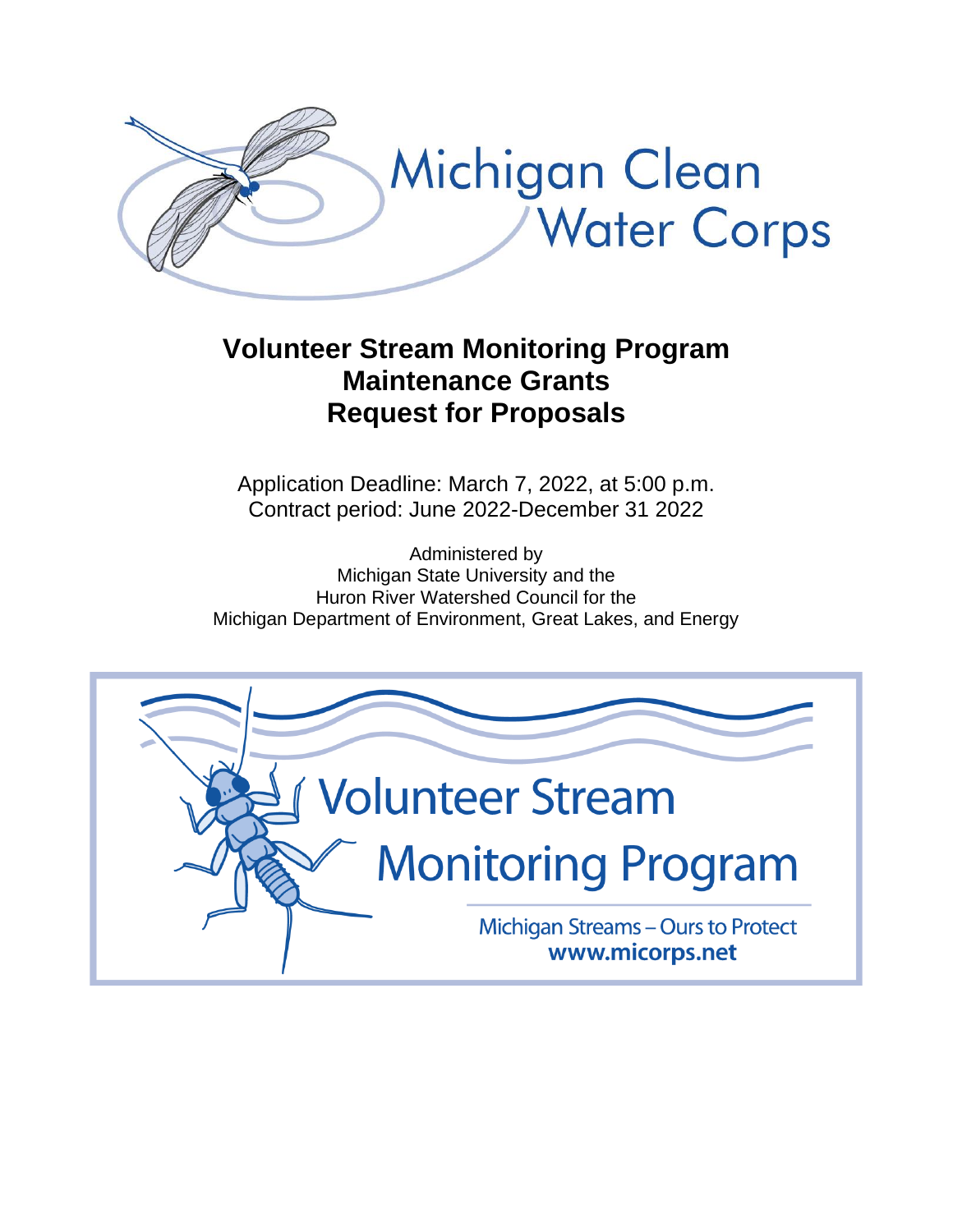## *Funding Source and Authority*

This Request for Proposals (RFP) is for the MiCorps Volunteer Stream Monitoring Program (VSMP) Aquatic Macroinvertebrate Survey grants offered under the Michigan Department of Environment, Great Lakes, and Energy's (EGLE) Michigan Clean Water Corps (MiCorps) Program. A total of \$75,000 will be available for grants in fiscal year 2021/2022, across the spectrum of available VSMP funding opportunities. Maintenance Grants will comprise about \$20,000 of the \$75,000, with the other money spread across Implementation grants and Startup grants (see those RFPs separately for more detail).

Up to 20 Maintenance grants ranging from \$1,000-2,000 each will be given under this specific RFP. Information contained in this RFP is based on EGLE and Michigan State University (MSU) guidance and administrative rules. Grants will be announced in May 2022 with a grant period start upon contract execution and an end date of December 31, 2022.

#### *MiCorps Contact for VSMP:*

Dr. Paul Steen Huron River Watershed Council Phone: 734-769-5123 E-mail: psteen@hrwc.org

#### *Description of MiCorps VSMP Maintenance Grants*

- Maintenance grants are supporting funds for organizations who run MiCorps Volunteer Stream Monitoring Programs.
- Maintenance grants can provide money to allow staff to attend the MiCorps stream training and annual conferences, buy monitoring equipment, and pay for staff to hold monitoring events, identify macroinvertebrates, and upload monitoring data to the MiCorps database.
- Depending on demand, MiCorps may ask the applicants to reduce their grant requests to a value no less than \$1,000 in order to provide maintenance grants to as many applicants as possible.
- Grant funds are dispersed on a cost-reimbursement basis after the submission of the final report. This report will consist of:
	- $\circ$  Filling out and submitting a fact sheet template (1 page, 2 sided) that gives highlights of their program and results, [https://micorps.net/wp-content/uploads/2021/01/MiCorps](https://micorps.net/wp-content/uploads/2021/01/MiCorps-fact-sheet-template.docx)[fact-sheet-template.docx](https://micorps.net/wp-content/uploads/2021/01/MiCorps-fact-sheet-template.docx)
	- o Filling out and submitting a final financial report.
	- $\circ$  Grantees will also be required to upload their last year's data into the MiCorps Data Exchange.
- There is a 25% local Match requirement for the Maintenance grants.
- Project contracts are for approximately seven months. The final report/ close-out materials are due by January 31, 2023.
- Successful applicants will be required to enter into a project contract with MSU, which is administering the MiCorps Program on behalf of EGLE. A project contract consists of standard "boilerplate" language, the applicant's project description and budget information. Failure of a successful applicant to accept these obligations will result in cancellation of the grant award. The Huron River Watershed Council (HRWC) has been contracted by the Michigan State to lead the project management of these grants. Dr. Paul Steen, HRWC, will serve as the Project Officer for the grants awarded under this program, with oversight and fiduciary responsibility provided by MSU.
- If you have questions about your project, you are welcome to contact Dr. Steen (contact information above) prior to submitting your application.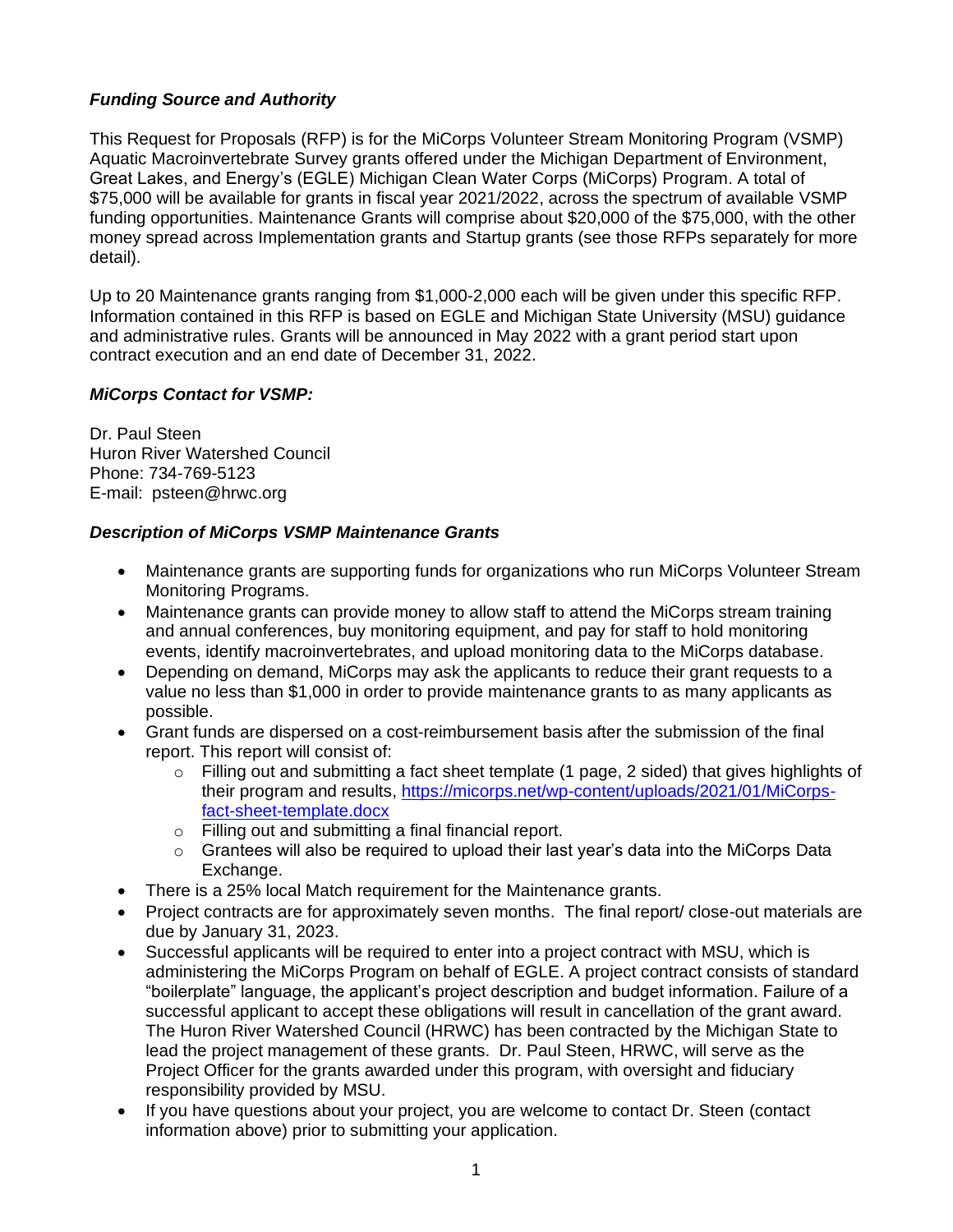## *Eligibility*

To be eligible, entities must meet all of the following:

- Local units of government and not-for-profit entities are eligible to receive grant funding. Nonprofit entities are those exempt from taxation under Section 501(c)(3) of the Internal Revenue Code. Eligible entities generally include county, city, township, and village agencies; watershed and environmental action councils; universities; regional planning agencies; and incorporated not-for-profit organizations.
- Must not have had a grant revoked or terminated or demonstrated an inability to manage a grant or meet the obligations in a project contract within the 24-month period immediately preceding the application.
- The applicant must have a MiCorps approved macroinvertebrate monitoring QAPP dated no later than two years prior to the application deadline (dated on or after March 7, 2020). To get QAPP approval, contact Dr. Steen. All QAPPs pending approval must be received by February 14, 2022, to allow time for review.
- If the applicant received a Maintenance Grant in 2021, they must have successfully closed out this grant on-time to be eligible in 2022.
- Supply proof of a successful financial audit of the applicant organization conducted in accordance with generally accepted auditing standards for a period ending within the two years immediately preceding the RFP due date, as demonstrated by an Independent Auditor's Report signed by a Certified Public Accountant from a Comprehensive Annual Report. Note: The audit date (on or after March 7, 2020) is based on the audit period and not the date of the audit or the audit letter.
- Entities that do not have an audit can partner with an eligible local unit of government or a nonprofit organization with a current audit that will serve as the primary applicant and fiduciary agent for the grant.

#### *Submittal Deadline and Instructions*

- Complete applications including all required supporting documentation must be received by **5 p.m. on March 7, 2022**.Late or incomplete applications will not be considered for funding.
- All grant applicants must complete the Web Application Form and upload attachments to the MiCorps VSMP/VSCP application system at: [https://micorps.net/stream-monitoring/stream](https://micorps.net/stream-monitoring/stream-grants/)[grants/](https://micorps.net/stream-monitoring/stream-grants/)
- Once the Web Application Form and uploaded file(s) have been submitted, a confirmation email will be sent to the e-mail address that was listed for the project's Contact Person in the completed Form. This will be your only notification that the Web Application Form and uploaded file have been submitted successfully.
- If you are unable to access and submit the Web Application Form, you must notify Dr. Paul Steen listed above to determine an acceptable alternative method for submitting your application materials prior to the application deadline.

## *Grant Application Criteria*

The grants will be reviewed and awarded based on the following criteria:

• Past performance of the organization in regards to regular monitoring, submission of data to MiCorps, participation in conferences and trainings, engagement of volunteers,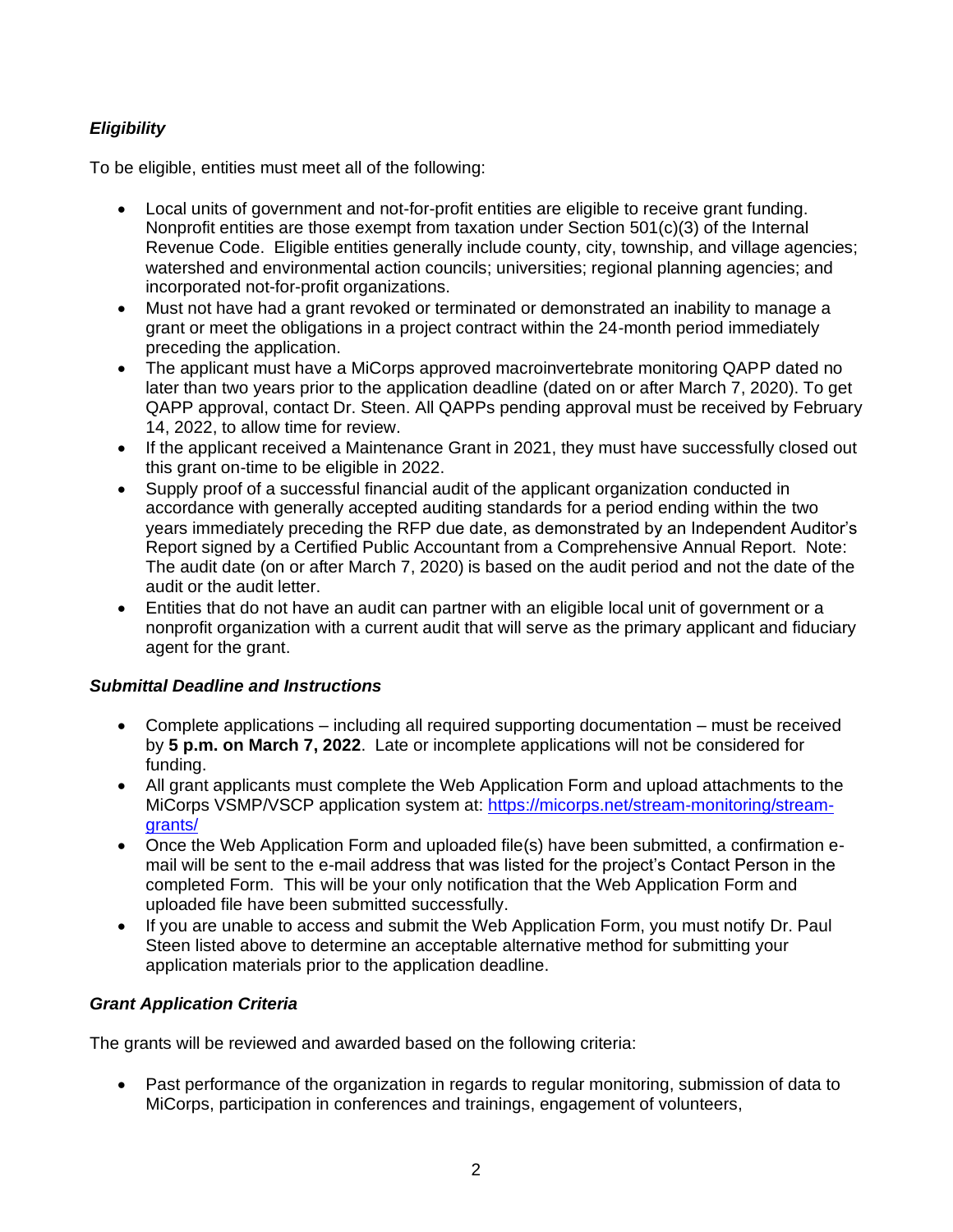responsiveness with MiCorps administrative communications, and timely submission and quality of reports.

- Proposed costs reasonable for project scope, including 25% minimum matching funds, and appropriate allocation of the grant funds.
- The number of maintenance grants already received by this organization.

## *List of Information Required for the Application*

The following items are required for all grant applications (further detail given on each one below).

- 1. Web Application Form.
- 2. Project Narrative. PDF(s) and/or Document(s) containing:
	- A. Project Description (maximum two pages).
	- B. One-page letter from a Certified Public Accountant demonstrating proof of a successful financial audit within the previous two years (see Page 2).
- 3. Excel Budget Workbook using the given template: [https://micorps.net/wp](https://micorps.net/wp-content/uploads/2021/01/VSMP-FinancialStatusReportForm.xlsx)[content/uploads/2021/01/VSMP-FinancialStatusReportForm.xlsx](https://micorps.net/wp-content/uploads/2021/01/VSMP-FinancialStatusReportForm.xlsx)

All other information provided by the applicant – including binders, extraneous reports, and general letters of support – will not be considered, reviewed, or returned.

### *Web Application Form*

The form is on the grant application Web page at: [https://micorps.net/stream-monitoring/stream](https://micorps.net/stream-monitoring/stream-grants/)[grants/](https://micorps.net/stream-monitoring/stream-grants/)

- *Project Name*: The name of the proposed project being submitted for funding.
- *Grant Type:* From the drop-down menu, select Maintenance VSMP.
- *Project Location*: Primary county or counties in which the project will be conducted.
- *Waterbody*: Name of the main stream(s) affected by the project.
- *Watershed Impacted by Project*: The watershed in which the project will be conducted or the watershed that may be affected by the project.
- *Grant Total Requested:* The amount of money you are requesting in this proposal.
- *Local Match Proposed:* The amount of money/in-kind services you are offering as local match.
- O*rganization Name*: Group, agency, or local unit of government applying for funding.
- *Organization Address and Telephone* numbers.
- *Contact Person*: The person in the organization who can be contacted by MiCorps staff for any needed information.
- *Contact Person's Contact Email* A confirmation e-mail will be sent to this address once the Web Application Form and uploaded file have been submitted successfully.
- *Person with Grant Acceptance Authority and Their Title*. This is the person who will accept responsibility for the terms and conditions of the contract. This may be the contact person, or it may be someone else in the organization, or a board member.
- *File uploads*: Upload the Project Narrative and the Excel Budget Workbook.

## *Project Narrative*

PDF(s) and/or Document(s) containing:

*A. Project Description (Two pages max)*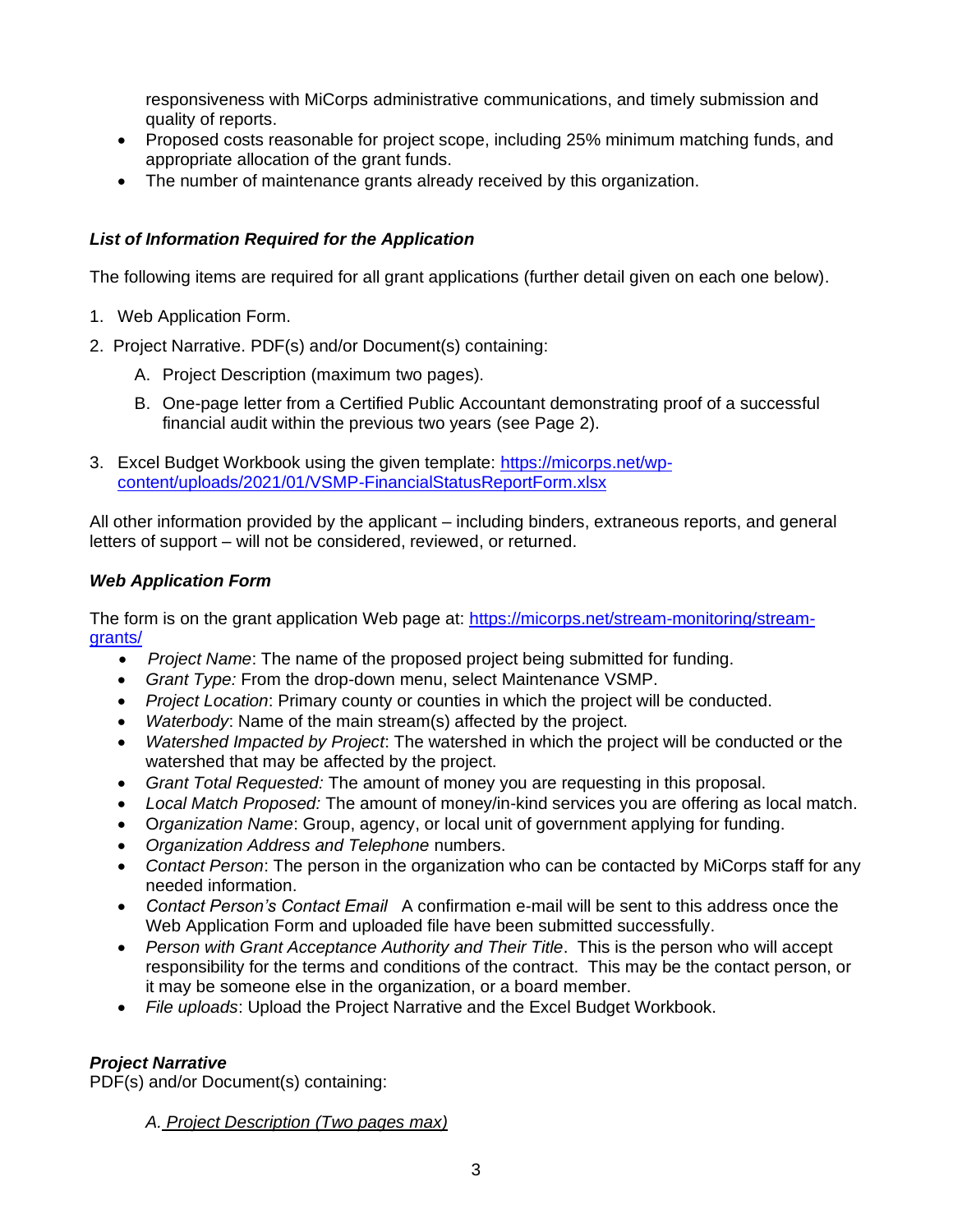- 1. Provide a brief history of your MiCorps Volunteer Stream Monitoring Program and an update on its current status. Include:
	- 1) What MiCorps grants have you received in the past (dates and dollar amounts)
	- 2) What were the dates of your monitoring event(s) during the previous year, and how many volunteers participated?
	- 3) How many sites do you currently monitor?
	- 4) When is your next planned monitoring event?
	- 5) What are two specific ways your data and program are being used to make a real world difference?
- 2. Provide a narrative justification for the expenditures that you are requesting funding for in this grant. Refer to your proposed Excel Budget Spreadsheet and make sure all expenses in the spreadsheet are included in your justification.
- B. Audit letter (see Eligibility section on p.2).

#### *Excel Budget Spreadsheet*

Fill out the excel grant budget spreadsheet, using the directions below. The spreadsheet is available at<https://micorps.net/wp-content/uploads/2021/11/VSMP-FinancialStatusReportForm.xlsx>

Please note the following:

- Local match is a financial commitment made by the grant recipient and partner agencies to help implement the project.
- A 25% match is required of all applications.
- Labor, in-kind services, and materials can count as match.
- Volunteer labor can be included as match. As per EGLE Grant Contract Administration policy 10-001, there are three different rates for volunteer labor:
	- $\circ$  Unskilled laborers: The acceptable rate for these workers is the prevailing minimum wage for the State of Michigan (2022: \$9.87/hour).
	- $\circ$  Professionals not working in a professional capacity: The acceptable rate for these professionals is based on the national value (Independent Section) for volunteer time (2022: \$28.54/hour).
	- o Professionals, including skilled labor, working in their normal professional capacity: The acceptable rate for these professionals would be equivalent to their normal hourly rate of pay.
- Any original source (i.e., federal, state, local, or private) of match funds is acceptable. However, grants that were funded by other programs under the Clean Michigan Initiative, Renew Michigan funds, or the federal Clean Water Act are ineligible to be claimed as match for this program. Other MiCorps grants are examples of grants that have come from the Clean Michigan Initiative.
- Whatever you commit to as match will become part of your contractual obligation if your project is selected for funding. Be sure the match commitment is realistic. Match activities will be held to the same standards as grant-funded activities.
- Match cannot be earned until the starting date of the contract.
- 1. Staffing Costs.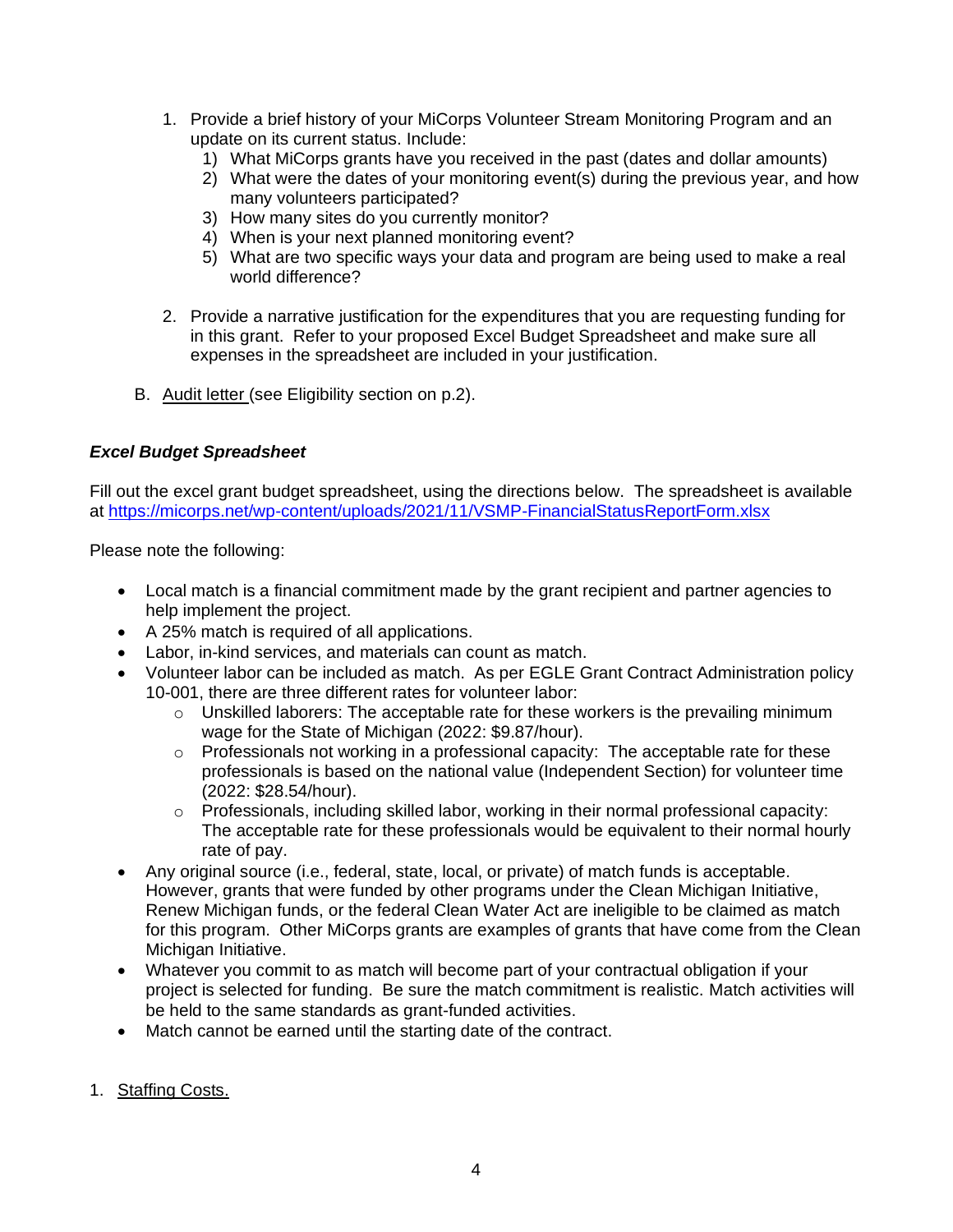- List each staff person (project manager, analyst, clerical, etc.), the estimated number of hours each person will work on the project, and their hourly rate. Place the costs for each staff person (number of hours times hourly rate) in columns B.
- Each staff person listed under staffing cost should also be included in the work plan.
- Staffing costs for staff in agencies other than the grant recipient should be budgeted under Contractual.
- Appropriate staffing costs are those that directly relate to the macroinvertebrate/habitat monitoring program.

### 2. Fringe Benefits.

This can include insurance, FICA, federal, state, and local taxes, vacation and sick time, and workers compensation.

- Most organizations have set fringe benefit rates. Use your agency's fringe benefit rate, up to 40% maximum.
- List each staff person and if their fringe rate is different than the generic organization's fringe rate, include that by the staff person's name. Multiply the rate by their Staffing budget to get the Fringe Benefit cost.
- MiCorps reserves the right to request applicants to supply information indicating how their fringe benefits were calculated.

#### 3. Indirect Costs.

Indirect costs have been referred to as the cost of doing business. Typical indirect costs are associated with, but not limited to, office space, telephones, office equipment rental and usage, and general office supplies.

- Most agencies have a set indirect rate. Use your agency's indirect rate, up to 20% of salary and fringe benefits.
- Multiply the sum of all Staffing and Fringe Benefit costs by the Indirect rate to get the total Indirect costs.
- MiCorps reserves the right to request applicants to supply information indicating how their indirect costs were calculated.

## 4. Contractual Services.

Contractual costs are services provided by staff or agencies other than the grant recipient. Any services not provided by the grant recipient should be listed here. If any part of the work in the grant is to be subcontracted, your grant application must include a description in the workplan.

#### 5. Project Equipment, Supplies, and Materials.

Appropriate costs are for equipment, supplies and materials that are to be used in the macroinvertebrate/habitat monitoring program.

- Equipment is defined as an article of nonexpendable, tangible personal property having a useful life of more than one year (e.g., microscope, nets, waders). Supplies and materials are consumable goods (e.g., ethanol, insect jars, printing costs, postage).
- The purchase of any single piece of equipment greater than \$1,000 (e.g., an expensive microscope, or computer) is not allowed using grant funds. This equipment can be noted as match funds if an applicable expense.